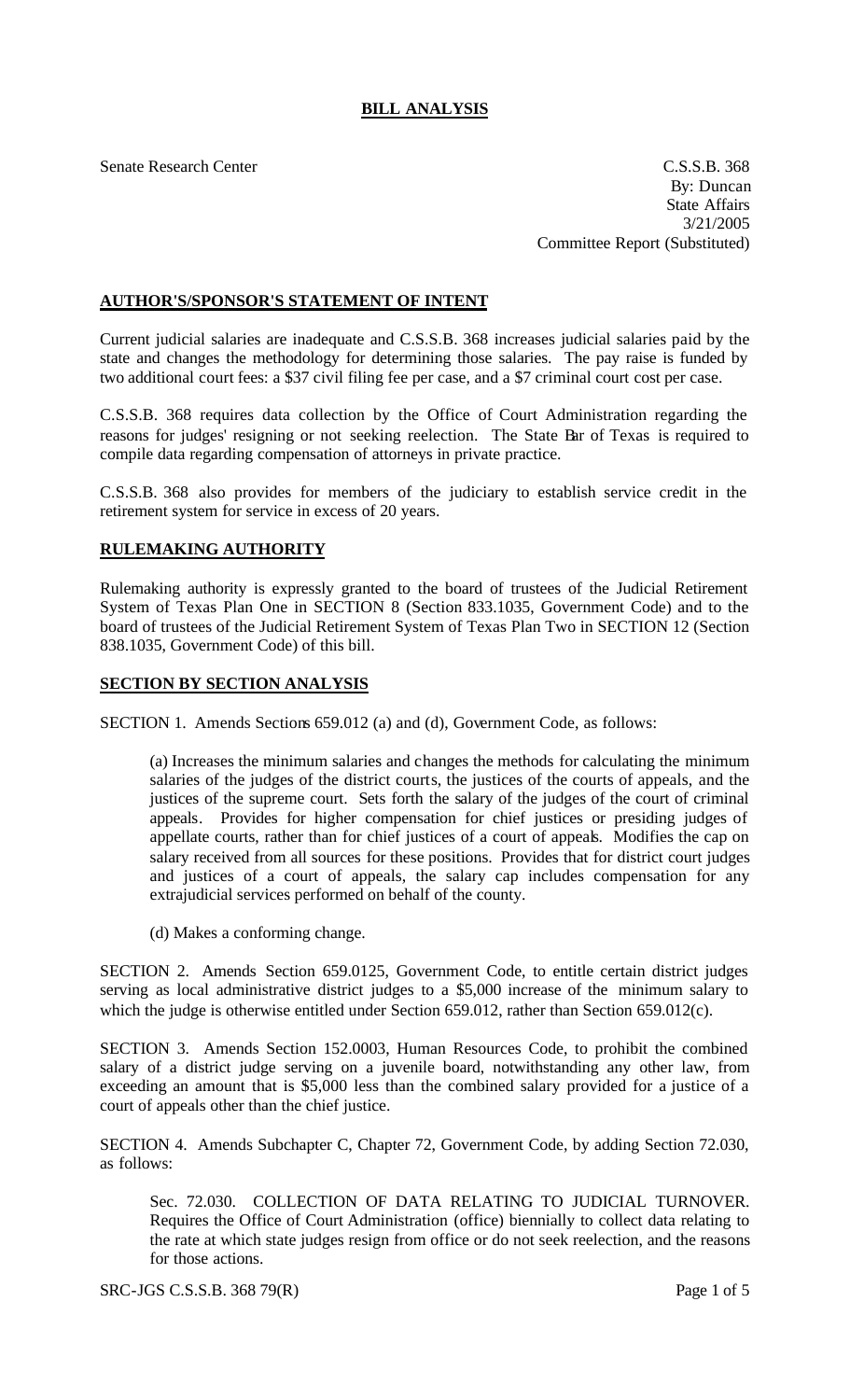(b) Requires the office, not later than December 1 of each even-numbered year, to file a report containing the data collected under Subsection (a) for the preceding state fiscal biennium with certain government officials.

(c) Sets forth the findings the report filed under Subsection (b) must include.

(d) Sets forth the purpose of the report.

SECTION 5. Amends Subchapter H, Chapter 81, Government Code, by adding Section 81.116, as follows:

Sec. 81.116. COLLECTION OF DATA RELATING TO ATTORNEY COMPENSATION. (a) Requires the state bar to biennially collect data relating to the compensation of lawyers engaged in the private practice of law.

(b) Requires the state bar, not later than December 1 of each even-numbered year, to file a report containing the data collected under Subsection (a) for the preceding state fiscal biennium with certain government officials.

SECTION 6. Amends Section 814.103, Government Code, as follows:

Sec. 814.103. SERVICE RETIREMENT BENEFITS FOR ELECTED CLASS SERVICE. Creates an exception, as provided by Section 814.1031, to the standard service retirement annuity for service credited in the elected class of membership. Provides that the standard service retirement annuity for service credited in the elected class of membership is the amount equal to the number of years of service credit in that class times 2.3, rather than two, percent of the state salary, as adjusted from time to time, being paid a district judge.

SECTION 7. Amends Subchapter B, Chapter 814, Government Code, by adding Section 814.1031, as follows:

Sec. 814.1031. SERVICE RETIREMENT BENEFITS FOR ELECTED CLASS SERVICE AS STATE PROSECUTOR. (a) Defines "state prosecutor."

(b) Sets forth the formula for computing the standard service retirement annuity for service credited in the elected class of membership paid to the state prosecutor, except as provided by Subsection (c).

(c) Prohibits the standard service retirement annuity paid to a state prosecutor for service credited in the elected class as a state prosecutor from exceeding at any time 100 percent of the state salary being paid a district judge.

SECTION 8. Amends Subchapter B, Chapter 833, Government Code, by adding Section 833.1035, as follows:

Sec. 833.1035. SERVICE IN EXCESS OF 20 YEARS. (a) Authorizes an eligible member (of the Judicial Retirement System of Texas Plan One) to establish service credit in the Judicial Retirement System of Texas Plan One for service in excess of 20 years performed before September 1, 2005, subject to certain limitations.

(b) Provides that a member eligible to establish credit is one who elects to make contributions under Section 835.1015.

(c) Prohibits a member from establishing more than 120 months of service credit under this section.

(d) Authorizes a member to establish credit under this section by depositing certain monthly contributions with the Judicial Retirement System of Texas Plan One.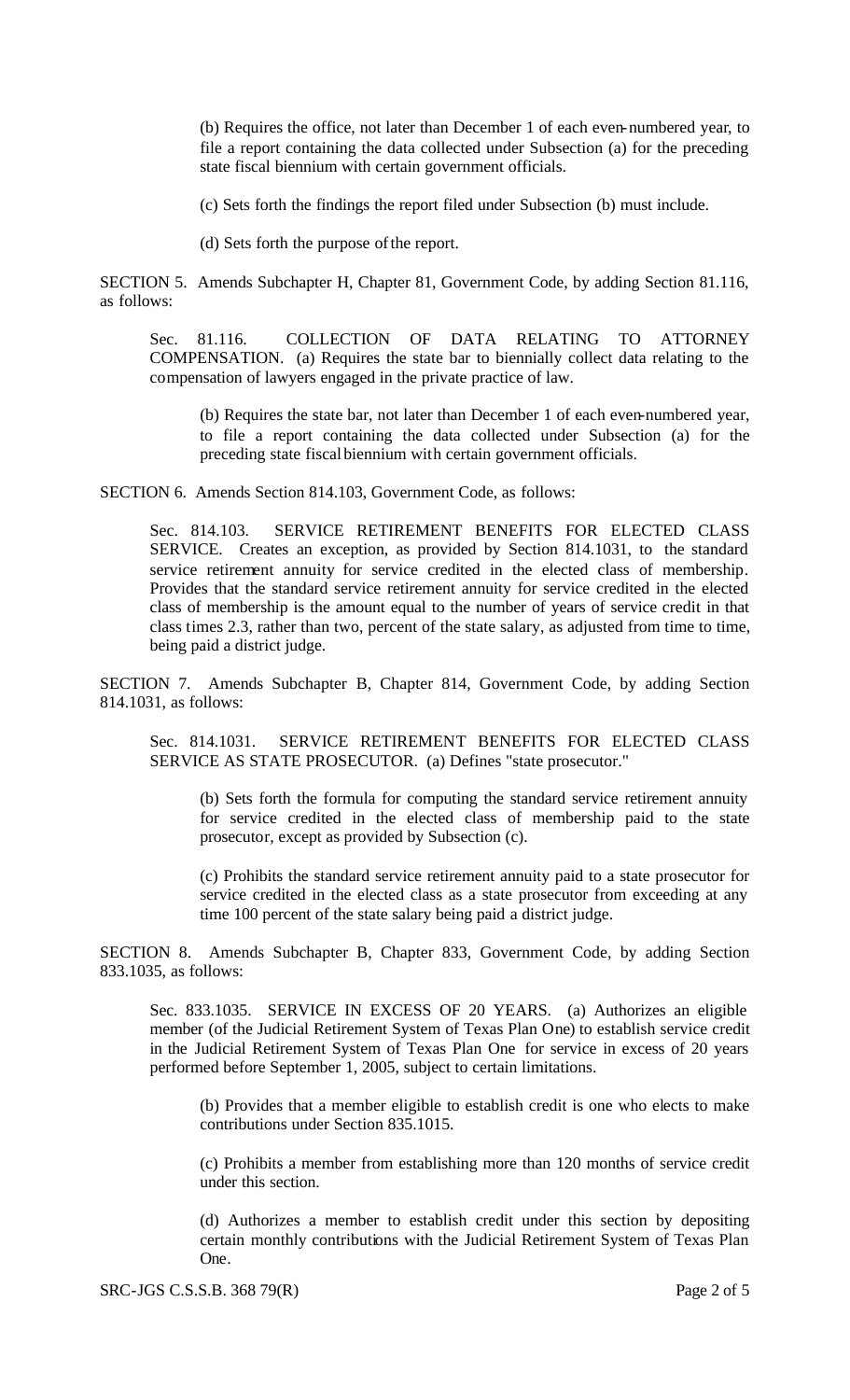(e) Authorizes the board of trustees of the Judicial Retirement System of Texas Plan One to adopt rules to administer this section.

SECTION 9. Amends Section 834.102, Government Code, by adding Subsection (c) to set forth the amount of a service retirement annuity of a member qualifying for retirement under Section 834.101(a) (based on length of time in office, age, and whether the member currently holds office). Sets forth a cap on the annuity.

SECTION 10. Amends Section 835.101(c), Government Code, to create an exception, as provided by Section 835.1015, to the provision that a member who accrues 20 years of service credit in the Judicial Retirement System of Texas Plan One ceases making contributions under this section.

SECTION 11. Amends Subchapter B, Chapter 835, Government Code, by adding Section 835.1015, as follows:

Sec. 835.1015. CONTRIBUTIONS AFTER 20 YEARS OF SERVICE CREDIT. (a) Authorizes a judicial officer who is a member of the Judicial Retirement System of Texas Plan One and who accrues 20 years of service credit in the Judicial Retirement System of Texas Plan One to elect to make contributions for each subsequent year of service credit that the member accrues by filing an application with the Judicial Retirement System of Texas Plan One.

(b) Sets forth the required schedule and amount of contributions for a member who elects to make contributions under Subsection (a).

(c) Prohibits a member from making contributions under this section for more than 10 years of subsequent service credit that member accrues.

SECTION 12. Amends Subchapter B, Chapter 838, Government Code, by adding Section 838.1035, as follows:

Sec. 838.1035. SERVICE IN EXCESS OF 20 YEARS. (a) Authorizes an eligible member (of the Judicial Retirement System of Texas Plan Two) to establish service credit in the Judicial Retirement System of Texas Plan Two for service in excess of 20 years performed before September 1, 2005, subject to certain limitations.

(b) Provides that a member eligible to establish credit is one who elects to make contributions under Section 840.1025.

(c) Prohibits a member from establishing more than 120 months of service credit under this section.

(d) Authorizes a member to establish credit under this section by depositing certain monthly contributions with the Judicial Retirement System of Texas Plan Two.

(e) Authorizes the board of trustees Judicial Retirement System of Texas Plan Two to adopt rules to administer this section.

SECTION 13. Amends Section 839.102, Government Code, by amending Subsection (a) and adding Subsection (d), as follows:

(a) Creates an exception, as provided by Subsection (d) to the calculation of the standard service retirement annuity.

(d) Sets forth the calculation of the service retirement annuity of a member qualifying for retirement under Section 839.101(a) (based on length of time in office, age, and whether the member currently holds office). Sets forth a cap on the annuity.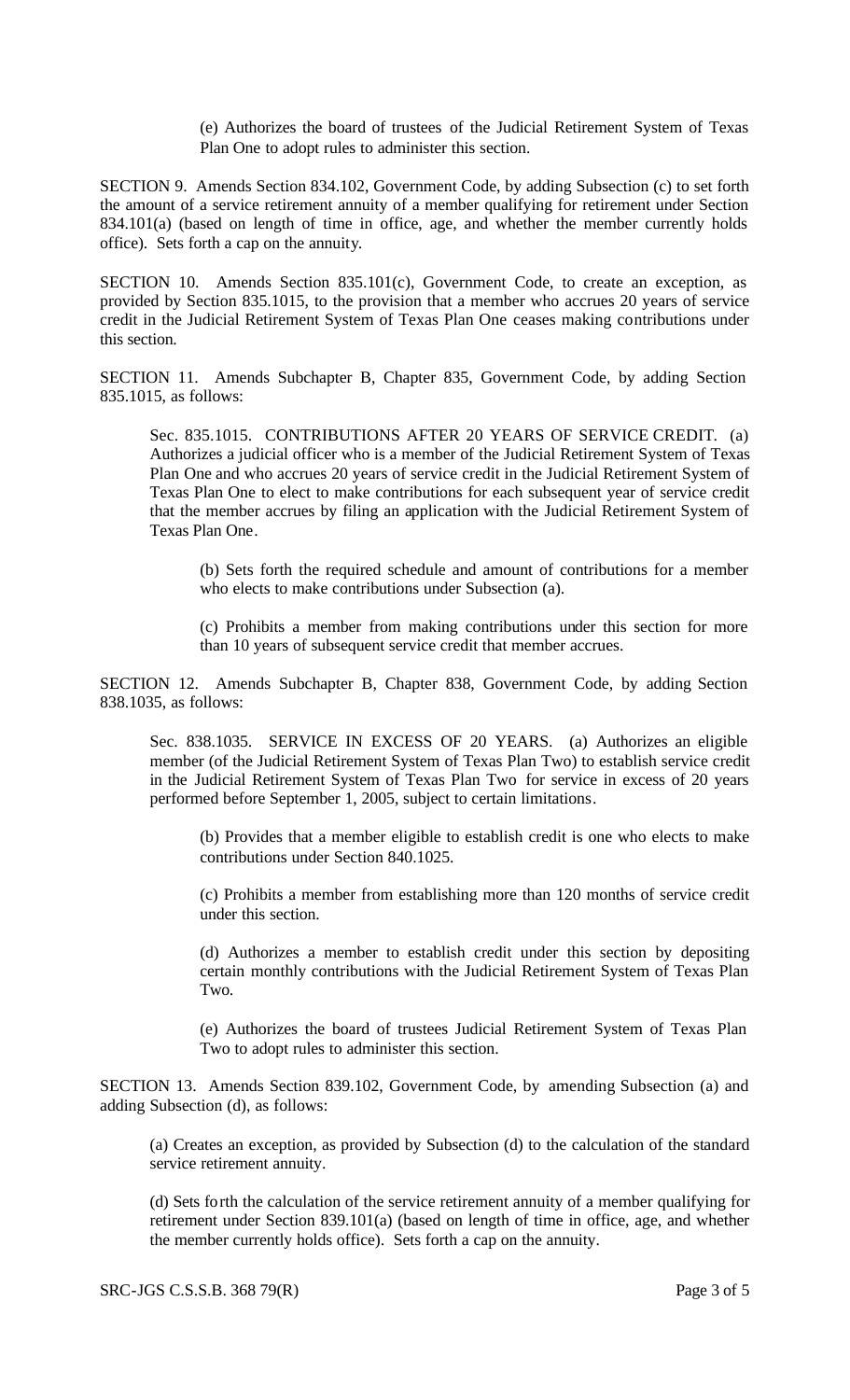SECTION 14. Amends Section 840.102(g), Government Code, to create an exception, as provided by Section 840.1025, to the provision that a member who accrues 20 years of service credit in the Judicial Retirement System of Texas Plan Two ceases making contributions under this section.

SECTION 15. Amends Subchapter B, Chapter 840, Government Code, by adding Section 840.1025, as follows:

Sec. 840.1025. CONTRIBUTIONS AFTER 20 YEARS OF SERVICE CREDIT. (a) Authorizes a judicial officer who is a member of the Judicial Retirement System of Texas Plan Two and who accrues 20 years of service credit in the Judicial Retirement System of Texas Plan Two to elect to make contributions for each subsequent year of service credit that the member accrues by filing an application with the Judicial Retirement System of Texas Plan Two.

(b) Sets forth the required schedule and amount of contributions for a member who elects to make contributions under Subsection (a).

(c) Prohibits a member from making contributions under this section for more than 10 years of subsequent service credit that member accrues.

SECTION 16. Amends Section 133.003, Local Government Code, to apply this chapter (Criminal and Civil Fees Payable to the Comptroller) to the criminal fee of the cost on conviction imposed under Section 133.105. Makes nonsubstantive changes.

SECTION 17. Amends Section 133.004, Local Government Code, to apply this chapter to the civil fee of the filing fee imposed in district court, statutory county court, and county court under Section 133.154. Makes nonsubstantive changes.

SECTION 18. Amends Subchapter C, Chapter 133, Local Government Code, by adding Section 133.105, as follows:

Sec. 133.105. FEE FOR SUPPORT OF COURT-RELATED PURPOSES. (a) Requires a person convicted of any offense, other than certain minor offenses, to pay an additional \$7 court cost to be used for court-related purposes for the support of the judiciary.

(b) Requires the treasurer to deposit 60 cents of each fee collected under this section in the general fund of the municipality to promote the efficient operation of the municipal court and the investigation, prosecution, and enforcement of municipal and state offenses that are within the jurisdiction of the municipal court.

(c) Requires the treasurer to remit \$3 of each fee collected under this section to the comptroller for deposit in the fair defense account.

(d) Requires the treasurer to remit the remainder of the fees collected under this section to the comptroller.

SECTION 19. Amends Subchapter D, Chapter 133, Local Government Code, by adding Section 133.154, as follows:

Sec. 133.154. ADDITIONAL FILING FEE IN DISTRICT COURT, STATUTORY COUNTY COURT, OR COUNTY COURT FOR SUPPORT OF JUDICIARY. (a) Requires the clerk of a district court, statutory county court, or county court to collect an additional \$37 fee on the filing of any civil suit to be used for court-related purposes for the support of the judiciary.

(c) Requires the treasurer to remit the fees collected under this section to the comptroller.